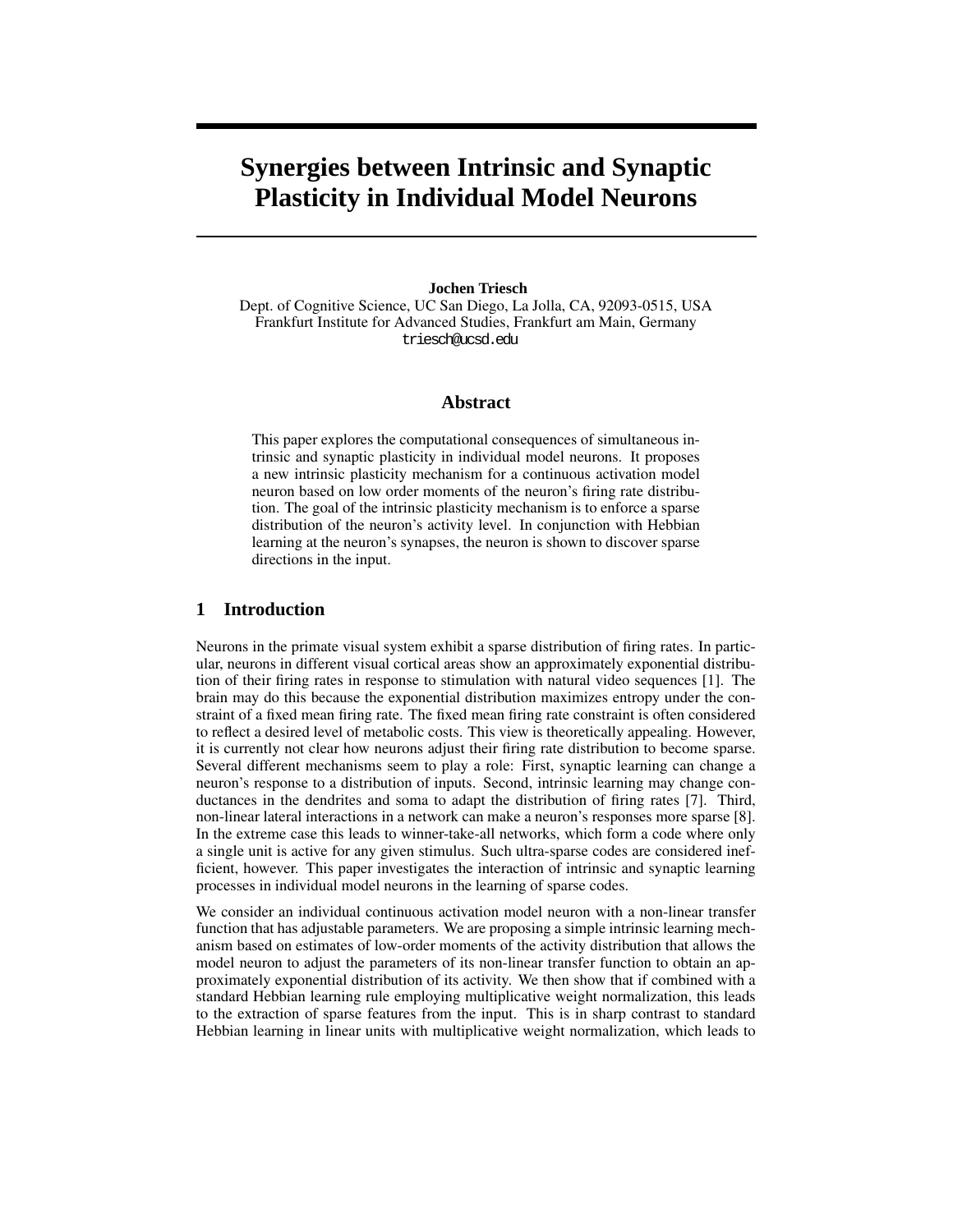the extraction of the principal Eigenvector of the input correlation matrix. We demonstrate the behavior of the combined intrinsic and synaptic learning mechanisms on the classic bars problem [4], a non-linear independent component analysis problem.

The remainder of this paper is organized as follows. Section 2 introduces our scheme for intrinsic plasticity and presents experiments demonstrating the effectiveness of the proposed mechanism for inducing a sparse firing rate distribution. Section 3 studies the combination of intrinsic plasticity with Hebbian learning at the synapses and demonstrates how it gives rise to the discovery of sparse directions in the input. Finally, Sect. 4 discusses our findings in the context of related work.

## **2 Intrinsic Plasticity Mechanism**

Biological neurons do not only adapt synaptic properties but also change their excitability through the modification of voltage gated channels. Such *intrinsic* plasticity has been observed across many species and brain areas [9]. Although our understanding of these processes and their underlying mechanisms remains quite unclear, it has been hypothesized that this form of plasticity contributes to a neuron's *homeostasis* of its mean firing rate level. Our basic hypothesis is that the goal of intrinsic plasticity is to ensure an approximately exponential distribution of firing rate levels in individual neurons. To our knowledge, this idea was first investigated in [7], where a Hodgkin-Huxley style model with a number of voltage gated conductances was considered. A learning rule was derived that adapts the properties of voltage gated channels to match the firing rate distribution of the unit to a desired distribution. In order to facilitate the simulation of potentially large networks we choose a different, more abstract level of modeling employing a continuous activation unit with a non-linear transfer function. Our model neuron is described by:

$$
Y = S_{\theta}(X) , \quad X = \mathbf{w}^T \mathbf{u} , \tag{1}
$$

where Y is the neuron's output (firing rate), X is the neuron's total synaptic current,  $\bf{w}$ is the neuron's weight vector representing synaptic strengths, the vector u represents the pre-synaptic input, and  $S_{\theta}$ .) is the neuron's non-linear transfer function (activation function), parameterized by a vector of parameters  $\theta$ . In this section we will not be concerned with synaptic mechanism changing the weight vector  $w$ , so we will just consider a particular distribution  $p(X = x) \equiv p(x)$  of the net synaptic current and consider the resulting distribution of firing rates  $p(Y = y) \equiv p(y)$ . Intrinsic plasticity is modeled as inducing changes to the non-linear transfer function with the goal of bringing the distribution of activity levels  $p(y)$  close to an exponential distribution.

In general terms, the problem is that of matching a distribution to another. Given a signal with a certain distribution, find a non-linear transfer function that converts the signal to one with a desired distribution. In image processing, this is typically called histogram matching. If there are no restrictions on the non-linearity then a solution can always be found. The standard example is histogram equalization, where a signal is passed through its own cumulative density function to give a uniform distribution over the interval  $[0, 1]$ . While this approach offers a general solution, it is unclear how individual neurons could achieve this goal. In particular, it requires that the individual neuron can change its nonlinear transfer function arbitrarily, i.e. it requires infinitely many degrees of freedom.

## **2.1 Intrinsic Plasticity Based on Low Order Moments of Firing Rate**

In contrast to the general scheme outlined above the approach proposed here utilizes a simple sigmoid non-linearity with only two adjustable parameters  $a$  and  $b$ :

$$
S_{ab}(X) = \frac{1}{1 + \exp(-(X - b)/a)}.
$$
 (2)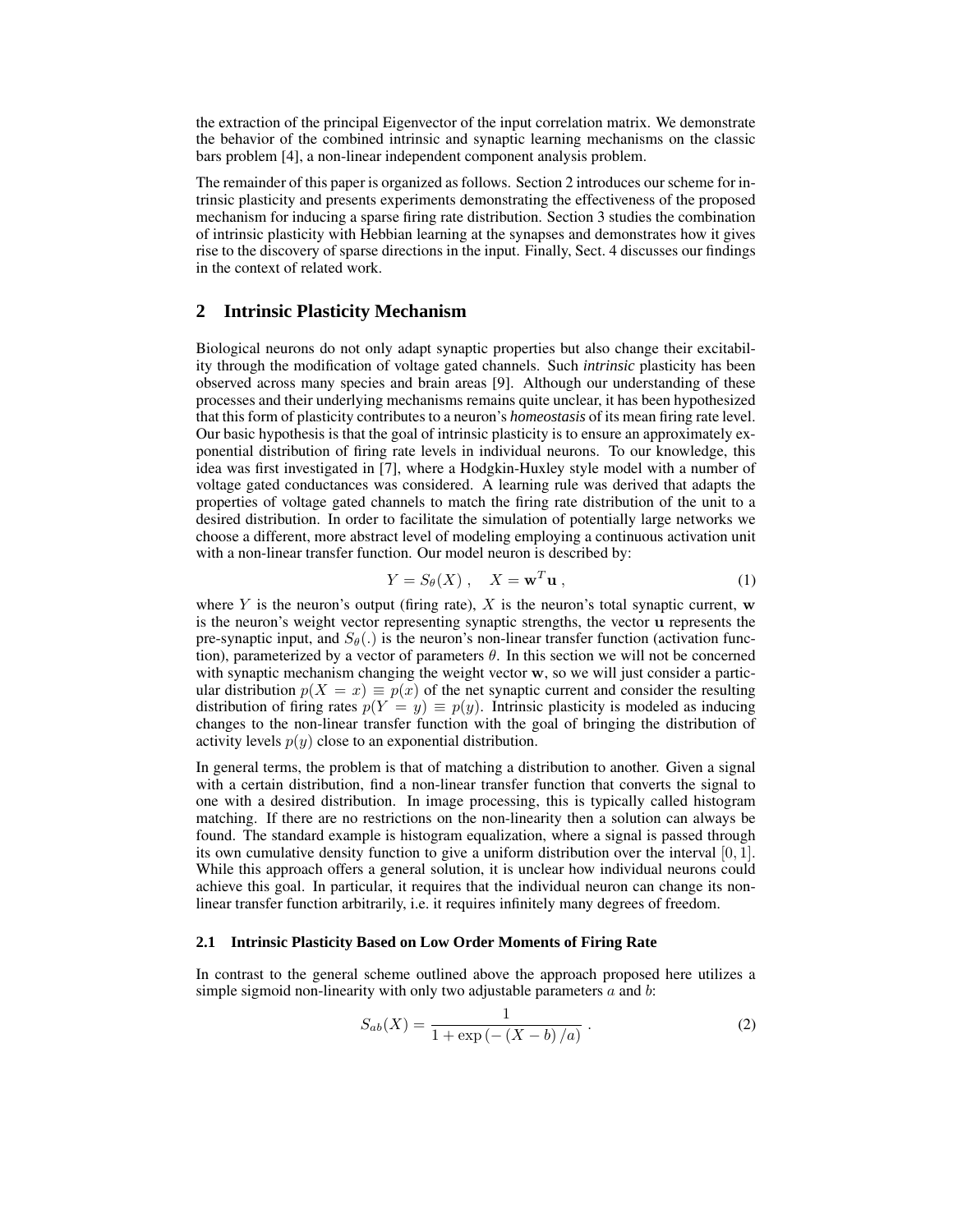Parameter  $a > 0$  changes the steepness of the sigmoid, while parameter b shifts it left/right<sup>1</sup>. Qualitatively similar changes in spike threshold and slope of the activation function have been observed in cortical neurons. Since the non-linearity has only two degrees of freedom it is generally not possible to ascertain an exponential activity distribution for an arbitrary input distribution. A plausible alternative goal is to just match low order moments of the activity distribution to those of a specific target distribution. Since our sigmoid non-linearity has two parameters, we consider the first and second moments.

For a random variable  $T$  following an exponential distribution with mean  $\mu$  we have:

$$
p(T = t) = \frac{1}{\mu} \exp(-t/\mu) \; ; \quad M_T^1 \equiv \langle T \rangle = \mu \; ; \quad M_T^2 \equiv \langle T^2 \rangle = 2\mu^2 \; , \tag{3}
$$

where  $\langle \cdot \rangle$  denotes the expected value operator. Our intrinsic plasticity rule is formulated as a set of simple proportional control laws for  $a$  and  $b$  that drive the first and second moments  $\langle Y \rangle$  and  $\langle Y^2 \rangle$  of the output distributions to the values of the corresponding moments of an exponential distribution  $M_T^1$  and  $M_T^2$ :

$$
\dot{a} = \gamma \left( \left\langle Y^2 \right\rangle - 2\mu^2 \right) , \quad \dot{b} = \eta \left( \left\langle Y \right\rangle - \mu \right) , \tag{4}
$$

where  $\gamma$  and  $\eta$  are learning rates. The mean  $\mu$  of the desired exponential distribution is a free parameter which may vary across cortical areas. Equations (4) describe a system of coupled integro-differential equations where the integration is implicit in the expected value operations. Note that both  $\langle Y \rangle$  and  $\langle Y^2 \rangle$  depend on the sigmoid parameters a and b. From (4) it is obvious that there is a stationary point of these dynamics if the first and second moment of Y equal the desired values of  $\mu$  and  $2\mu^2$ , respectively.

The first and second moments of Y need to be estimated online. In our model, we calculate estimates  $\hat{M}_Y^1$  and  $\hat{M}_Y^2$  of  $\langle Y \rangle$  and  $\langle Y^2 \rangle$  according to:

$$
\hat{M}_Y^1 = \lambda (y - \hat{M}_Y^1) , \quad \hat{M}_Y^2 = \lambda (y^2 - \hat{M}_Y^2) , \tag{5}
$$

where  $\lambda$  is a small learning rate.

#### **2.2 Experiments with Intrinsic Plasticity Mechanism**

We tested the proposed intrinsic plasticity mechanism for a number of distributions of the synaptic current  $X$  (Fig. 1). Consider the case where this current follows a Gaussian distribution with zero mean and unit variance:  $X \sim \mathcal{N}(0, 1)$ . Under this assumption we can calculate the moments  $\langle Y \rangle$  and  $\langle Y^2 \rangle$  (although only numerically) for any particular values of  $a$  and  $b$ . Panel a in Fig. 1 shows a phase diagram of this system. Its flow field is sketched and two sample trajectories converging to a stationary point are given. The stationary point is at the intersection of the nullclines where  $\langle Y \rangle = \mu$  and  $\langle Y^2 \rangle = 2\mu^2$ . Its coordinates are  $a_{\infty} \approx 0.90$ ,  $b_{\infty} \approx 2.38$ . Panel b compares the theoretically optimal transfer function (dotted), which would lead to an exactly exponential distribution of  $Y$ , with the learned sigmoidal transfer function (solid). The learned transfer function gives a very good fit. The resulting distribution of  $Y$  is in fact very close to the desired exponential distribution. For the general case of a Gaussian input distribution with mean  $\mu_G$  and standard deviation  $\sigma_G$ , the sigmoid parameters will converge to  $a \to a_\infty \sigma_G$  and  $b \to b_\infty \sigma_G + \mu_G$  under the intrinsic plasticity rule. If the input to the unit can be assumed to be Gaussian, this relation can be used to calculate the desired parameters of the sigmoid non-linearity directly.

<sup>&</sup>lt;sup>1</sup>Note that while we view adjusting  $a$  and  $b$  as changing the shape of the sigmoid non-linearity, an equivalent view is that  $a$  and  $b$  are used to linearly rescale the signal  $X$  before it is passed through a "standard" logistic function. In general, however, intrinsic plasticity may give rise to non-linear changes that cannot be captured by such a linear re-scaling of all weights.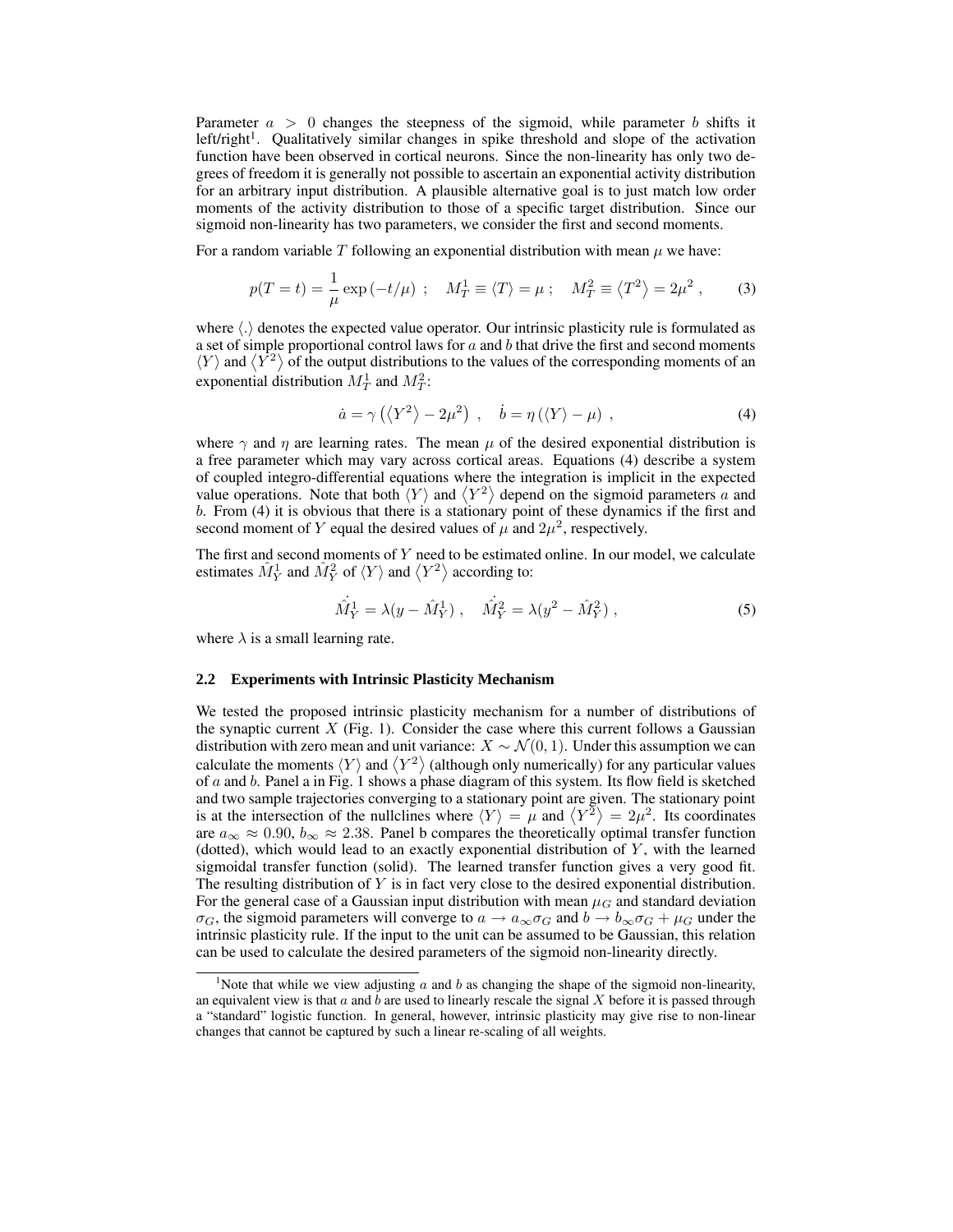

Figure 1: Dynamics of intrinsic plasticity mechanism for various input distributions. **a,b:** Gaussian input distribution. Panel **a** shows the phase plane diagram. Arrows indicate the flow field of the system. Dotted lines indicate approximate locations of the nullclines (found numerically).Two example trajectories are exhibited which converge to the stationary point (marked with a circle). Panel **b** shows the optimal (dotted) and learned transfer function (solid). The Gaussian input distribution (dashed, not drawn to scale) is also shown. **c,d:** same as **b** but for uniform and exponential input distribution. Parameters were  $\mu = 0.1, \lambda = 5 \times 10^{-4}, \eta = 2 \times 10^{-3}, \gamma = 10^{-3}.$ 

Panels c and d show the result of intrinsic plasticity for two other input distributions. In the case of a uniform input distribution in the interval  $[0, 1]$  (panel c) the optimal transfer function becomes infinitely steep for  $x \to 1$ . For an exponentially distributed input (panel) d), the ideal transfer function would simply be the identity function. In both cases the intrinsic plasticity mechanism adjusts the sigmoid non-linearity in a sensible fashion and the output distribution is a fair approximation of the desired exponential distribution.

#### **2.3 Discussion of the Intrinsic Plasticity Mechanism**

The proposed mechanism for intrinsic plasticity is effective in driving a neuron to exhibit an approximately exponential distribution of firing rates as observed in biological neurons in the visual system. The general idea is not restricted to the use of a sigmoid non-linearity. The same adaptation mechanism can also be used in conjunction with, say, an adjustable threshold-linear activation function. An interesting alternative to the proposed mechanism can be derived by directly minimizing the KL divergence between the output distribution and the desired exponential distribution through stochastic gradient descent. The resulting learning rule, which is closely related to a rule for adapting a sigmoid nonlinearity to max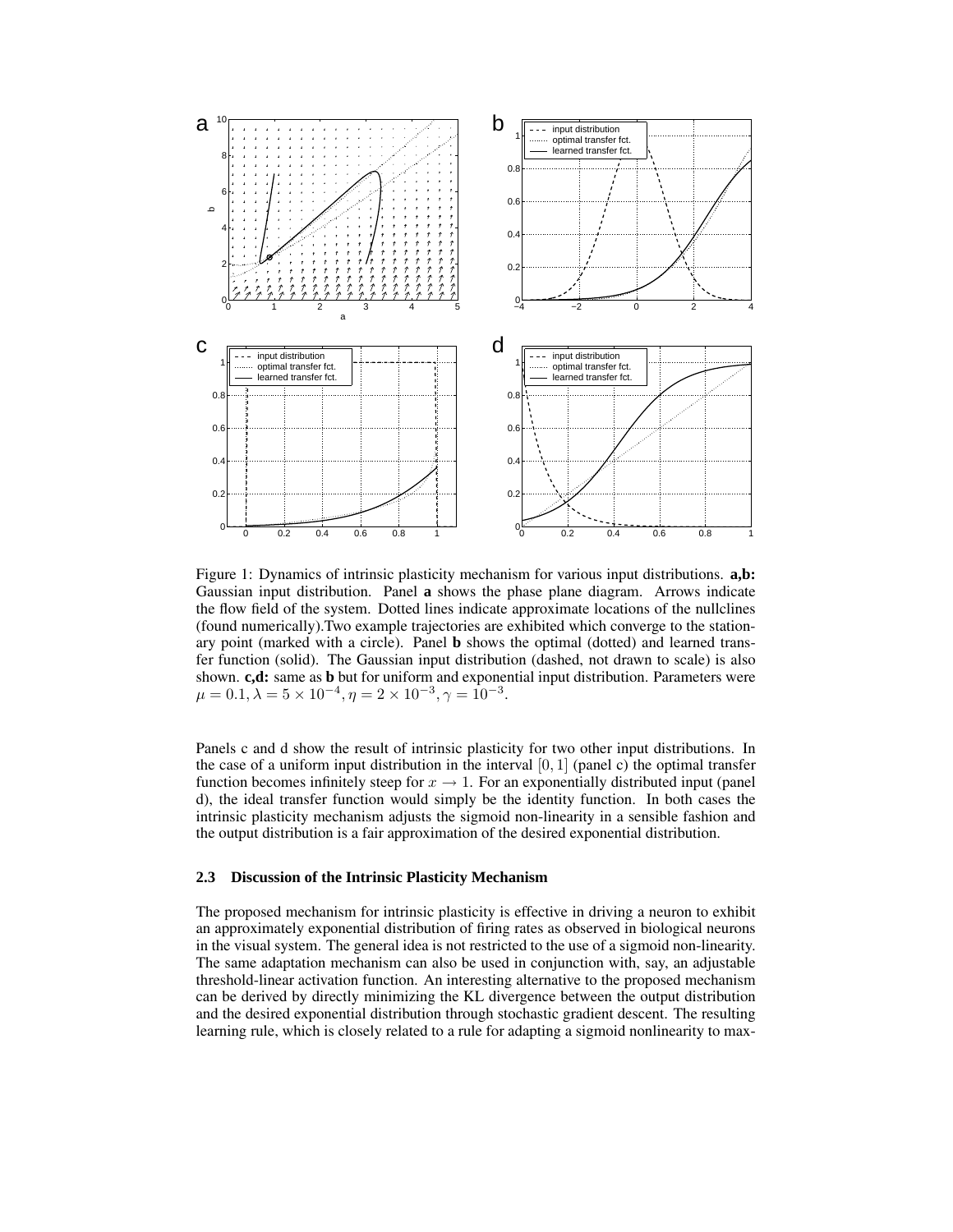imize the output entropy derived by Bell and Sejnowski[2], will be discussed elsewhere. It leads to very similar results to the ones presented here.

A biological implementation of the proposed mechanism is plausible. All that is needed are estimates of the first and second moment of the firing rate distribution. A specific, testable prediction of the simple model is that changes to the distribution of a neuron's firing rate levels that keep the average firing rate of the neuron unchanged but alter the second moment of the firing rate distribution should lead to measurable changes in the neuron's excitability.

## **3 Combination of Intrinsic and Synaptic Plasticity**

In this Section we want to study the effects of simultaneous intrinsic and synaptic learning for an individual model neuron. Synaptic learning is typically modeled with Hebbian learning rules, of which a large number are being used in the literature. In principle, any Hebbian learning rule can be combined with our scheme for intrinsic plasticity. Due to space limitations, we only consider the simplest of all Hebbian learning rules:

$$
\Delta \mathbf{w} = \alpha \mathbf{u} Y(\mathbf{u}) = \alpha \mathbf{u} S_{ab}(\mathbf{w}^T \mathbf{u}), \qquad (6)
$$

where the notation is identical to that of Sec. 2 and  $\alpha$  is a learning rate. This learning rule is unstable and needs to be accompanied by a scheme limiting weight growth. We simply adopt a multiplicative normalization scheme that after each update re-scales the weight vector to unit length:  $\mathbf{w} \leftarrow \mathbf{w}/||\mathbf{w}||$ .

### **3.1 Analysis for the Limiting Case of Fast Intrinsic Plasticity**

Under a few assumptions, an interesting intuition about the simultaneous intrinsic and Hebbian learning can be gained. Consider the limit of intrinsic plasticity being much faster than Hebbian plasticity. This may not be very plausible biologically, but it allows for an interesting analysis. In this case we may assume that the non-linearity has adapted to give an approximately exponential distribution of the firing rate  $Y$  before w can change much. Thus, from (6),  $\Delta w$  can be seen as a weighted sum of the inputs u, with the activities Y acting as weights that follow an approximately exponential distribution. Since similar inputs u will produce similar outputs Y, the expected value of the weight update  $\langle \Delta w \rangle$ will be dominated by a small set of inputs that produce the highest output activities. The remainder of the inputs will "pull" the weight vector back to the average input  $\langle u \rangle$ . Due to the multiplicative weight normalization, the stationary states of the weight vector are reached if  $\Delta$ w is parallel to w, i.e., if  $\langle \Delta w \rangle = kw$  for some constant k.

A simple example shall illustrate the effect of intrinsic plasticity on Hebbian learning in more detail. Consider the case where there are only two clusters of inputs at the locations  $c_1$  and  $c_2$ . Let us also assume that both clusters account for exactly half of the inputs. If the weight vector is slightly closer to one of the two clusters, inputs from this cluster will activate the unit more strongly and will exert a stronger "pull" on the weight vector. Let  $m = \mu \ln(2)$  denote the median of the exponential firing rate distribution with mean  $\mu$ . Then inputs from the closer cluster, say  $c_1$ , will be responsible for all activities above m while the inputs from the other cluster will be responsible for all activities below  $m$ . Hence, the expected value of the weight update  $\langle \Delta w \rangle$  will be given by:

$$
\langle \Delta \mathbf{w} \rangle \quad \approx \quad \alpha \mathbf{c}_1 \int_m^\infty \frac{y}{\mu} \exp(-y/\mu) dy + \alpha \mathbf{c}_2 \int_0^m \frac{y}{\mu} \exp(-y/\mu) dy \tag{7}
$$

$$
= \frac{\alpha \mu}{2} ((1 + \ln 2) \mathbf{c}_1 + (1 - \ln 2) \mathbf{c}_2) .
$$
 (8)

Taking the multiplicative weight normalization into account, we see that the weight vector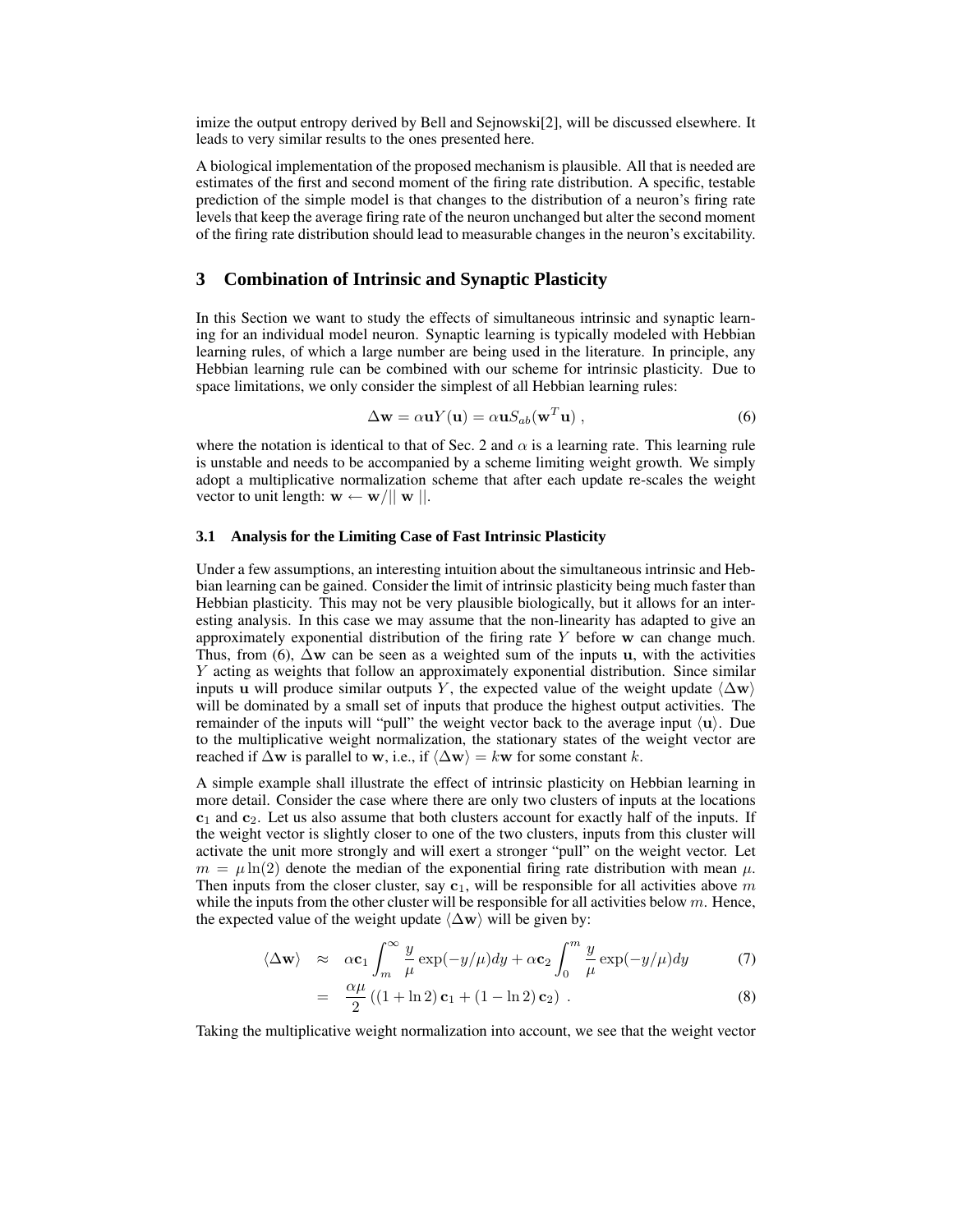

Figure 2: Left: relative contributions to the weight vector  $f_i$  for  $N = 1000$  input clusters (sorted). Right: the distribution of the  $f_i$  is approximately exponential.

will converge to either of the following two stationary states:

$$
\mathbf{w} = \frac{(1 \pm \ln 2)\mathbf{c}_1 + (1 \mp \ln 2)\mathbf{c}_2}{\| (1 \pm \ln 2)\mathbf{c}_1 + (1 \mp \ln 2)\mathbf{c}_2 \|}.
$$
(9)

The weight vector moves close to one of the two clusters but does not fully commit to it.

For the general case of N input clusters, only a few clusters will strongly contribute to the final weight vector. Generalizing the result from above, it is not difficult to derive that the weight vector w will be proportional to a weighted sum of the cluster centers:

$$
\mathbf{w} \propto \sum_{i=1}^{N} f_i \mathbf{c}_i \; ; \; \text{with } f_i = 1 + \log(N) - i \log(i) + (i - 1) \log(i - 1) \; , \tag{10}
$$

where we define  $0 \log(0) \equiv 0$ . Here,  $f_i$  denotes the relative contribution of the *i*-th closest input cluster to the final weight vector. There can be at most  $N!$  resulting weight vectors owing to the number of possible assignments of the  $f_i$  to the clusters. Note that the final weight vector does not depend on the desired mean activity level  $\mu$ . Fig. 2 plots (10) for  $N = 1000$  (left) and shows that the resulting distribution of the  $f_i$  is approximately exponential (right).

We can see why such a weight vector may correspond to a sparse direction in the input space as follows: consider the case where the input cluster centers are random vectors of unit length in a high-dimensional space. It is a property of high-dimensional spaces that random vectors are approximately orthogonal, so that  $c_i^T c_j \approx \delta_{ij}$ , where  $\delta_{ij}$  is the Kronecker delta. If we consider the projection of an input from an arbitrary cluster, say  $c_j$ , onto the weight vector, we see that  $\mathbf{w}^T \mathbf{c}_j \propto (\sum_i f_i \mathbf{c}_i^T) \mathbf{c}_j \approx f_j$ . The distribution of  $\overline{X} = \mathbf{w}^T \mathbf{u}$  follows the distribution of the  $f_i$ , which is approximately exponential. Thus, the projection of all inputs onto the weight vector has an approximately exponential distribution. Note that this behavior is markedly different from Hebbian learning in a linear unit which leads to the extraction of the principal eigenvector of the input correlation matrix.

It is interesting to note that in this situation the optimal transfer function  $S^*$  that will make the unit's activity Y have an exponential distribution of a desired mean  $\mu$  is simply a multiplication with a constant k, i.e.  $S^*(X) = kX$ . Thus, depending on the initial weight vector and the resulting distribution of  $X$ , the neuron's activation function may transiently adapt to enforce an approximately exponential firing rate distribution, but the simultaneous Hebbian learning drives it back to a linear form. In the end, a simple linear activation function may result from this interplay of intrinsic and synaptic plasticity. In fact, the observation of approximately linear activation functions in cortical neurons is not uncommon.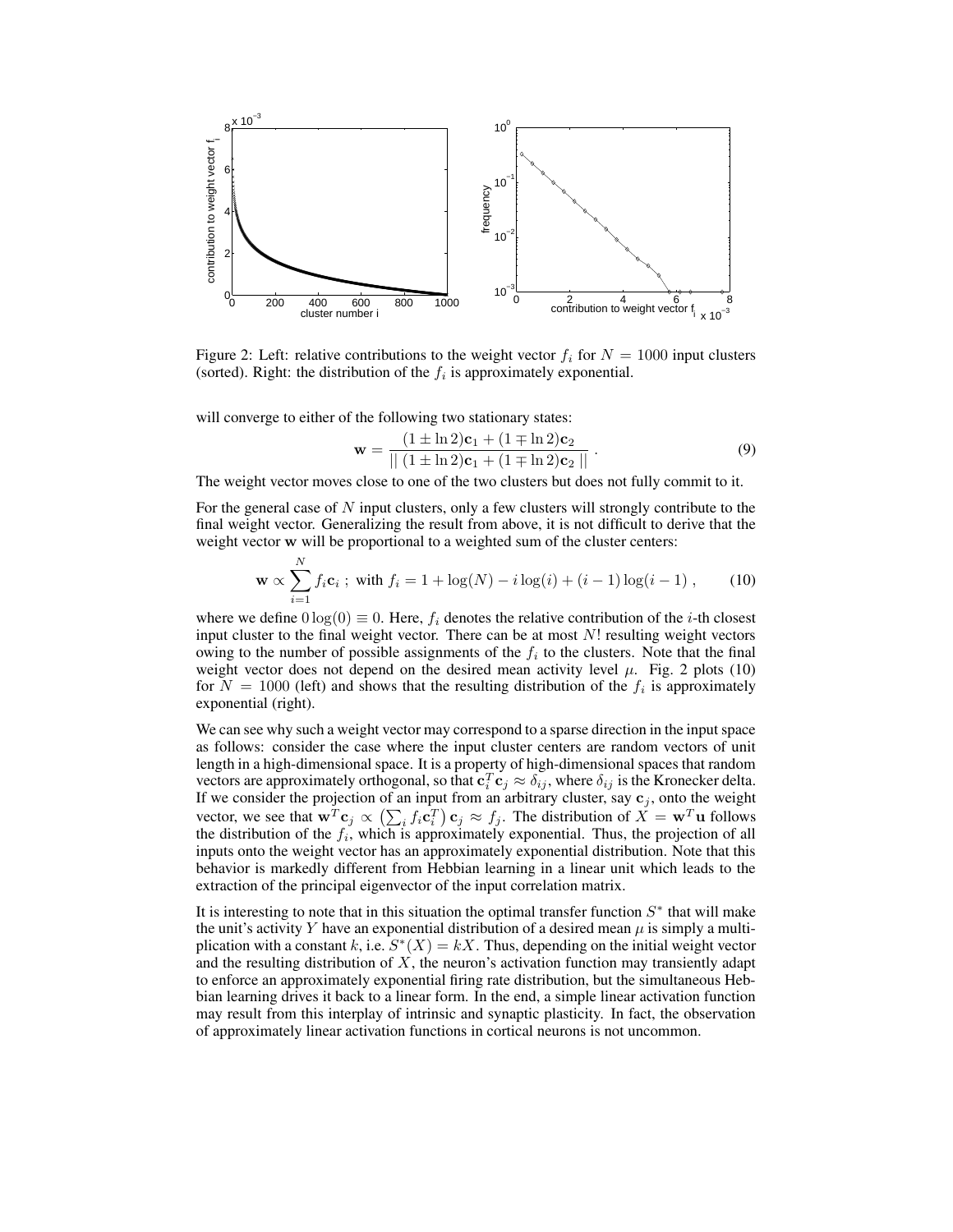

Figure 3: Left: example stimuli from the "bars" problem for a 10 by 10 pixel retina. Right: the activity record shows the unit's response to every 10th input pattern. Below, we show the learned weight vector after presentation of 10,000, 20,000, and 30,000 training patterns.

#### **3.2 Application to the "Bars" Problem**

The "bars" problem is a standard problem for unsupervised learning architectures [4]. It is a non-linear ICA problem for which traditional ICA approaches have been shown to fail [5]. The input domain consists of an  $N$ -by- $N$  retina. On this retina, all horizontal and vertical bars  $(2N \text{ in total})$  can be displayed. The presence or absence of each bar is determined independently, with every bar occurring with the same probability  $p$  (in our case  $p = 1/N$ . If a horizontal and a vertical bar overlap, the pixel at the intersection point will be just as bright as any other pixels on the bars, rather than twice as bright. This makes the problem a non-linear ICA problem. Example stimuli from the bars dataset are shown in Fig. 3 (left). Note that we normalize input vectors to unit length. The goal of learning in the bars problem is to find the independent sources of the images, i.e., the individual bars. Thus, the neural learning system should develop filters that represent the individual bars.

We have trained an individual sigmoidal model neuron on the bars input domain. The theoretical analysis above assumed that intrinsic plasticity is much faster than synaptic plasticity. Here, we set the intrinsic plasticity to be slower than the synaptic plasticity, which is more plausible biologically, to see if this may still allow the discovery of sparse directions in the input. As illustrated in Fig. 3 (right) the unit's weight vector aligns with one of the individual bars as soon as the intrinsic plasticity has pushed the model neuron into a regime where its responses are sparse: the unit has discovered one of the independent sources of the input domain. This result is robust if the desired mean activity  $\mu$  of the unit is changed over a wide range. If  $\mu$  is reduced from its default value (1/2N = 0.05) over several orders of magnitude (we tried down to 10<sup>−</sup><sup>5</sup> ) the result remains unchanged. However, if  $\mu$  is increased above about 0.15, the unit will fail to represent an individual bar but will learn a mixture of two or more bars, with different bars being represented with different strengths. Thus, in this example — in contrast to the theoretical result above the desired mean activity  $\mu$  does influence the weight vector that is being learned. The reason for this is that the intrinsic plasticity only imperfectly adjusts the output distribution to the desired exponential shape. As can be seen in Fig. 3 the output has a multimodal structure. For low  $\mu$ , only the highest mode, which corresponds to a specific single bar presented in isolation, contributes strongly to the weight vector.

# **4 Discussion**

Biological neurons are highly adaptive computation devices. While the plasticity of a neuron's synapses has always been a core topic of neural computation research, there has been little work investigating the computational properties of intrinsic plasticity mechanisms and